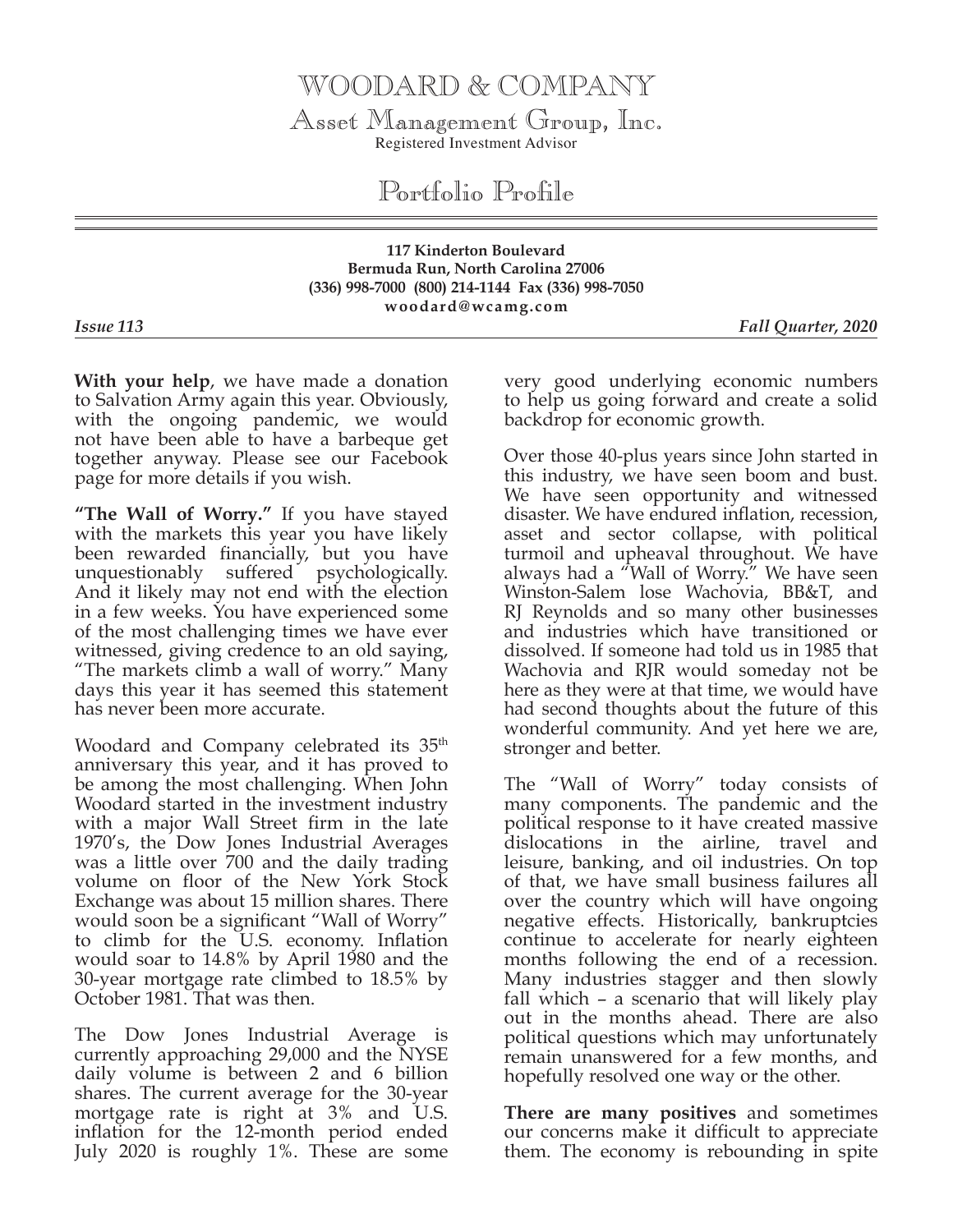of the aforementioned problems. To a large extent the rebound is being fed by strong housing markets and an actively engaged consumer. Housing consists of between 15%- 18% of GDP in the U.S. and has long been considered the engine of the U.S. economy. That engine is revved up as housing starts in July soared 22.6%. While the massive crisis spending (\$5 trillion in the second quarter) from the U.S. Government leaves us with serious long-term debt issues, near term it puts us awash in capital.

Additionally, there is investor money still on the sidelines waiting to get into the market. Some of it is slowly trickling in which feeds the upward move. It appears that many experts believe it likely that we will have a Covid-19 vaccine by year-end. That potential event is a powerful magnet for an upward market move.

The markets are more than just a "stock market" or a "bond market." Critically, the markets are composed of individual companies. Investment in these companies is represented by ownership of the individual shares of the stock or the debt of these companies. One such company is Procter and Gamble. It is the maker of products such as Crest toothpaste and Tide detergent. Fine companies like these are not going out of business. People brush their teeth and wash their clothes even if the economy is bad. Stocks go up and down, but over time, well managed businesses with good products and services prosper and grow.

Businesses are always looking for the best way to navigate difficult and challenging circumstances and conditions. If they were unable to adapt in such a fluid economy, then this market rally would likely not have occurred. Most businesses and industries adapt and they endeavor to overcome and thrive in this changing world and challenging economic environment, made stronger by the competition and the difficulties they face.

**The markets are looking to the future.** There will always be more problems, unforeseen events, industry and business failures and there will also always be opportunity and growth, new products and new ideas.

At the end of the day, a sound investment portfolio of quality underlying securities, appropriately diversified in a consistently applied process will prevail in spite of the ups and downs in the markets. If history is any evidence, investing in U.S. businesses always results in success over the long-term.

**Market Review and Forecast.** The September jobs' report saw only 661,000 new jobs created last month, compared to the 800,000 that was forecast. (In August, the recovery added 1.49 million jobs and July's number was a stellar 1.76 million gained.)

Some disappointing job news continues as many companies announce labor force reductions. For example, American and United Airlines recently announced they are laying off a combined 31,000 while Disney is furloughing 28,000.

However, before we focus more closely on the highly uncertain outlook for this quarter, let us celebrate the terrific thirdquarter stock market gains. Despite a 3.9% September loss, the S&P 500 rose 8.5% last quarter.

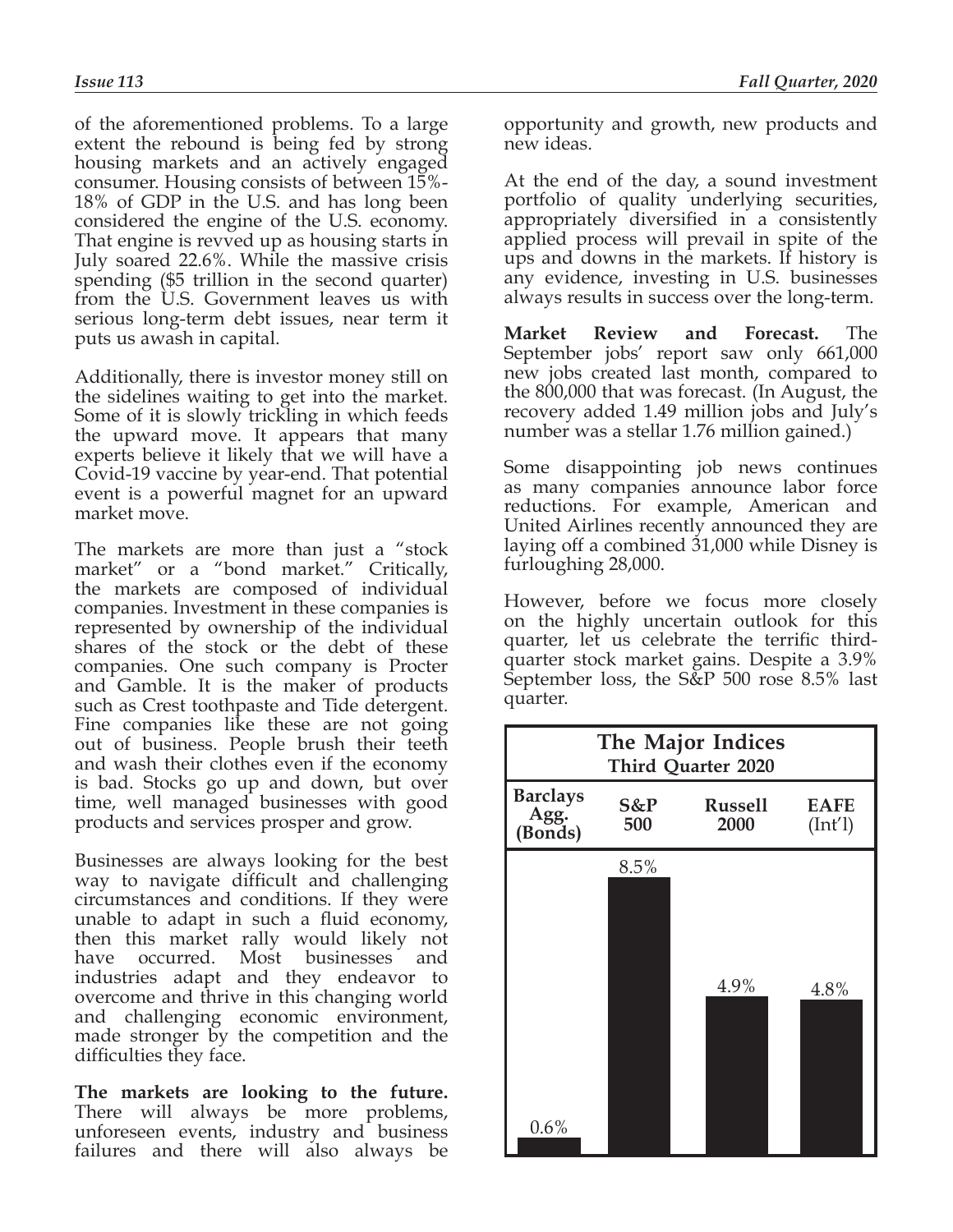Diversification once again hurt results as both international and small-cap stocks rose slightly less than 5% last quarter. For the first nine months of this year international stocks have lost 7.1% while small caps are off 8.6%.

Any kind of rational forecast for this quarter is virtually impossible. We know that the market reacts badly to elevated uncertainty levels. We also now know that the ongoing covid-19 infections include the President and the First Lady.

The unknowns are mind-boggling. Hopefully, the President and Mrs. Trump will have fully recovered by the time you read this. But does Trump's illness help or hinder his re-election chances?

And what happens if Biden wins. We should take a close look at Biden's tax proposals as laid out in a long 90-page platform proposal.

Biden proposes to raise taxes \$3 to \$4 trillion over the next 10 years. The well-respected Factcheck.org states that the "vast majority would see tax increases of less than 6%" while the "top 1% would see increases of about 40%." According to *Kiplinger's Magazine* it took a \$525,351 income in 2017 to be ranked in the top 1%, with those onepercenters paying a whopping 38% of all income taxes.

Biden's proposals hit hardest those making more than \$400,000. For example, anyone making more than \$400,000 would have to pay the 12.4% FICA tax that is split 6.2% each between employee and employer. Under current law, everyone pays FICA taxes only on earned income up to \$137,700. Also, anyone making more than \$400,000 would have deductions capped at 28% of his income.

Probably the worst Biden proposal for the stock market is eliminating the step-up cost basis for inherited assets. Now, the tax-cost basis is the price the day the deceased died.

Biden wants the cost basis to be the price that was paid when the asset (stocks, bonds, houses, art objects, etc.) was purchased, even if it were a half-century ago.

How much did grandpa pay for his house in 1970? You mean I must figure out how much my mother paid for all the stocks she bought decades ago? And there is no adjustment for inflation. However, the odds are slim that eliminating the step-up cost basis for inherited assets will pass Congress, as no doubt many of his other proposed tax increases will fail without a solid majority in the Senate.

Another scary market proposal is Biden's plan to increase the corporate tax rate from 21% to 28%. He also proposes doubling the 10.5% corporate tax rate to 21% on foreign income, and create a 15% minimum tax for corporations that book \$100 million or more in yearly profits. Some market pundits believe these three proposals would reduce corporate profits by about 8%.

Biden also proposes hiking the highest income bracket from 37% to 39.6%, the same as it was before the 2018 tax bill was passed. Any taxpayer that made a million dollars or more would have to pay that same 39.6% on long-term capital gains; the highest rate now is 23.3%. He also would cut in half the estate tax (death tax) exemption from \$10.98 million to \$5.49 million.

What would he do with that money? Spend it of course. No politician wants to pay down debt. One expensive proposal is to lower the Medicare age for everyone from age 65 to 60. He also proposes allowing a public option for anyone to purchase health care insurance through Uncle Sam.

Other spending proposals include an \$8,000 tax credit to help offset child care costs and universal preschool for 4-yearolds. Family caregivers would get up to a \$5,000 tax credit. He has also endorsed a refundable tax credit for low and middle